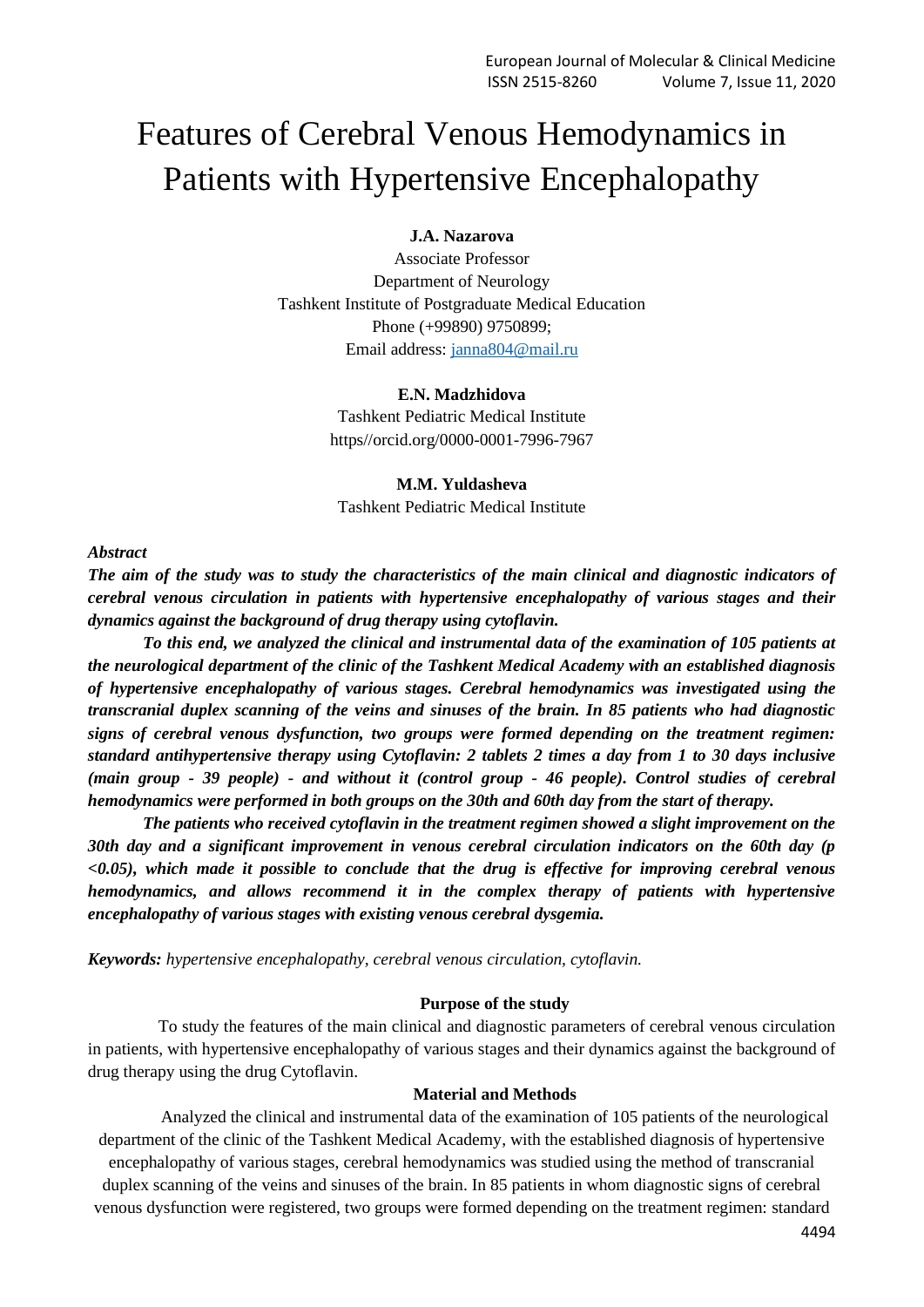antihypertensive therapy using the drug Cytoflavin: 2 tablets 2 times a day from 1 to 30 days inclusive (main group - 39 people) - and without it (control group - 46 people). Control studies of cerebral hemodynamics were performed in both groups on the 30th and 60th days from the start of therapy.

### **Results and Discussion**

Patients who received Cytoflavin in the therapy regimen showed a slight improvement on the 30th day and a significant improvement in the parameters of venous cerebral circulation on the 60th day (p <0.05), which made it possible to conclude that the drug is effective for improving cerebral venous hemodynamics, and allows recommend it in the complex therapy of patients with hypertensive encephalopathy of various stages with existing venous cerebral dyshemia.

#### **Introduction**

The study of the role of the venous component of cerebral hemodynamics, in comparison with studies of the arterial component, in the development of pathology began relatively recently. This can be explained by several factors: first, the veins and sinuses of the brain are distinguished by a complex and variable anatomical structure; secondly, until recently, objective methods for visualizing changes in the venous circulation were not widely applicable; thirdly, the diagnosis of any outflow disorders in the deep veins and sinuses of the brain was often based solely on clinical manifestations of little specificity. At the same time, the increasing number of patients with vascular pathology, on the one hand, and the emergence of new methods of instrumental research and visualization, on the other, made it possible to establish that the peculiarities of the state of the cerebral venous network play an important role in the development of pathological processes [1-3].

Local dysregulation of the tone of intracranial veins can be the reason for the difficulty of outflow from the cranial cavity and, as a consequence, an increase in intracranial pressure and even impaired cerebral circulation against the background of cerebral atherosclerosis, arterial hypertension, as well as hypotension, chronic obstructive pulmonary diseases, chronic heart failure [4]. In the light of recent studies, it was revealed that 15% of patients with arterial hypertension also have compression of the jugular, brachiocephalic and vertebral veins, and 91% of patients have signs of venous stasis in the intracranial vessels (in patients with stage 1–2 arterial hypertension - in 55% of cases) [4.5].

Do not forget that the venous system of the brain can account for up to 85% of the volume of the intracranial vascular bed moreover it is a powerful reflexogenic zone, which allows it to play a major role in the regulation and maintenance of intracranial pressure due to its broad compensatory capabilities. That is why even serious difficulties in venous outflow may not cause clinical manifestations of increased intracranial pressure and cerebral dysfunctions for a long time therefore early diagnosis of this pathology causes certain difficulties [4-6].

On the other hand, underestimation of the importance of the venous component of cerebral circulation prevents the correct understanding of the pathogenesis and clinical picture of chronic cerebral ischemia, since the arterial and venous sections are a complex interconnected functioning system. This topic requires a deeper detailed study [1,7,8].

The main principles of therapy for hypertensive encephalopathy are currently aimed at: correction of vascular risk factors with relief of arterial hypertension, restoration of cerebral blood flow and improvement of cerebral metabolism [9,10]. One of the drugs that meet these requirements is Cytoflavin (NTFF "POLISAN" LLC, St. Petersburg), a balanced complex drug consisting of natural metabolites of the body and coenzymes-vitamins that have antihypoxic and antioxidant effects, having a positive effect on the processes energy production in the cell, reducing the production of free radicals and restoring the activity of antioxidant defense enzymes, reducing the release of neurotransmitters in ischemic conditions [11,12].

Purpose: to study the features of the main clinical and diagnostic parameters of cerebral venous circulation in patients with hypertensive encephalopathy of various stages and their dynamics against the background of drug therapy using the drug Cytoflavin.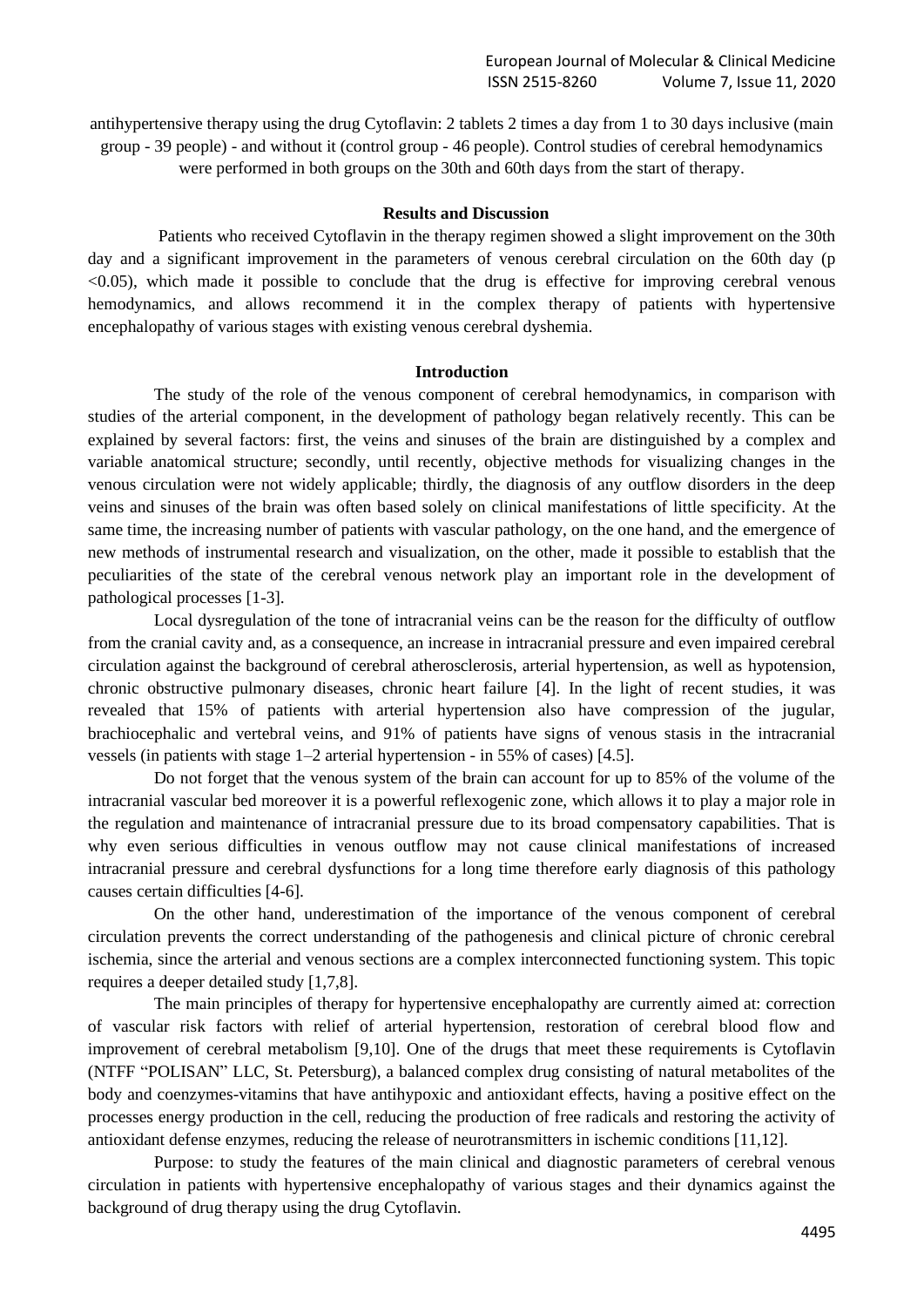# **Patients and Research Methods**

To solve this issue, the analysis of therapy data was carried out for 105 patients (60 women, 45 men) who received treatment at the Neurological Department of Clinic No. 3 of the Tashkent Medical Academy with a diagnosis of hypertensive encephalopathy of various stages. Study design: single-center, randomized, two-stage. All patients signed informed consent for inclusion in the study.

At the first stage, a study of the parameters of venous hemodynamics was carried out (according to clinical and instrumental data - duplex scanning of extra- and intracranial veins and sinuses of the brain) and 85 patients were selected (49 women and 36 men, mean age  $58.7 \pm 6.3$  years) with signs of venous cerebral dysfunction - clinical (morning swelling of the face and eyelids, a symptom of a "tight collar", symptoms of "sand in the eyes" and "high cushion") and instrumental (change in blood flow rate and difficulty in venous outflow (with duplex scanning)). The stages of hypertensive encephalopathy were established in accordance with the classification of the Scientific Center of Neurology (1985) [10].

The group of patients without signs of venous hemodynamic disturbances (controls) included 20 patients (11 women and 9 men, mean age  $59.6 \pm 9.2$  years).

At the second stage, patients with venous dyshemia were divided into two subgroups depending on the protocol of drug therapy: I (standard) - 46 people (29 women, 17 men, mean age  $59.2 \pm 5.9$  years) and II (research) - 39 people (20 women, 19 men, average age  $57.4 \pm 8.1$  years) who received Cytoflavin in the treatment regimen: 2 tablets 2 times a day from 1 to 30 days inclusive.

The groups and subgroups of patients were comparable in terms of sex, age, duration and severity of arterial hypertension, stages of hypertensive encephalopathy (Table 1).

Table 1

| Severity of AH | Group with venous dysregulation |      |                                 |      |                                               |      | Group        |      |
|----------------|---------------------------------|------|---------------------------------|------|-----------------------------------------------|------|--------------|------|
|                |                                 |      |                                 |      |                                               |      | without      |      |
|                | Whole group<br>$(n=85)$         |      | Cytoflavin<br>subgroup $(n=39)$ |      | Subgroup of standard<br>treatment<br>$(n=46)$ |      | disturbances |      |
|                |                                 |      |                                 |      |                                               |      | in the       |      |
|                |                                 |      |                                 |      |                                               |      | venous bed   |      |
|                |                                 |      |                                 |      |                                               |      | $(n=20)$     |      |
|                | n                               | %    | n                               | %    | n                                             | %    | n            | $\%$ |
|                | 29                              | 34,2 | 13                              | 33,3 | 16                                            | 34,7 | 6            | 30,0 |
| $\mathbf{I}$   | 32                              | 37,6 | 15                              | 38,5 | 17                                            | 36,9 | 10           | 20,0 |
| III            | 24                              | 28,2 | 11                              | 28,2 | 13                                            | 28,4 | 4            | 20,0 |

**Composition of the study groups by stages of hypertensive encephalopathy (HE) and arterial hypertension (AH)**

The study of cerebral hemodynamics was carried out using a duplex-triplex LOGIQ C-5 Premium scanner (GE Healthcare, USA). Echolocation of extracranial vessels was performed with a linear transducer with a frequency of 10 MHz, visualization of intracranial vessels - using transcranial location with a phased transducer with a frequency of 2.5 MHz. For patients from both groups, the study was carried out in dynamics: on the first day before the start of treatment, on the 30th day, and also on the 60th day (from the beginning of drug therapy).

Statistical processing of the obtained data was carried out on a personal computer using the Statistica 8.0 program.

Of 105 patients with an established diagnosis of hypertensive encephalopathy of various stages, 85 (in 81% of cases) showed signs of cerebral venous dysgemia according to duplex scanning. This is most likely due to the fact that dysregulation of vascular tone is a complex phenomenon and cannot affect only one link of blood circulation without reflex changes in another, especially since the cranial cavity is a relatively closed space and cannot but respond to volume changes in some or part of the vascular bed.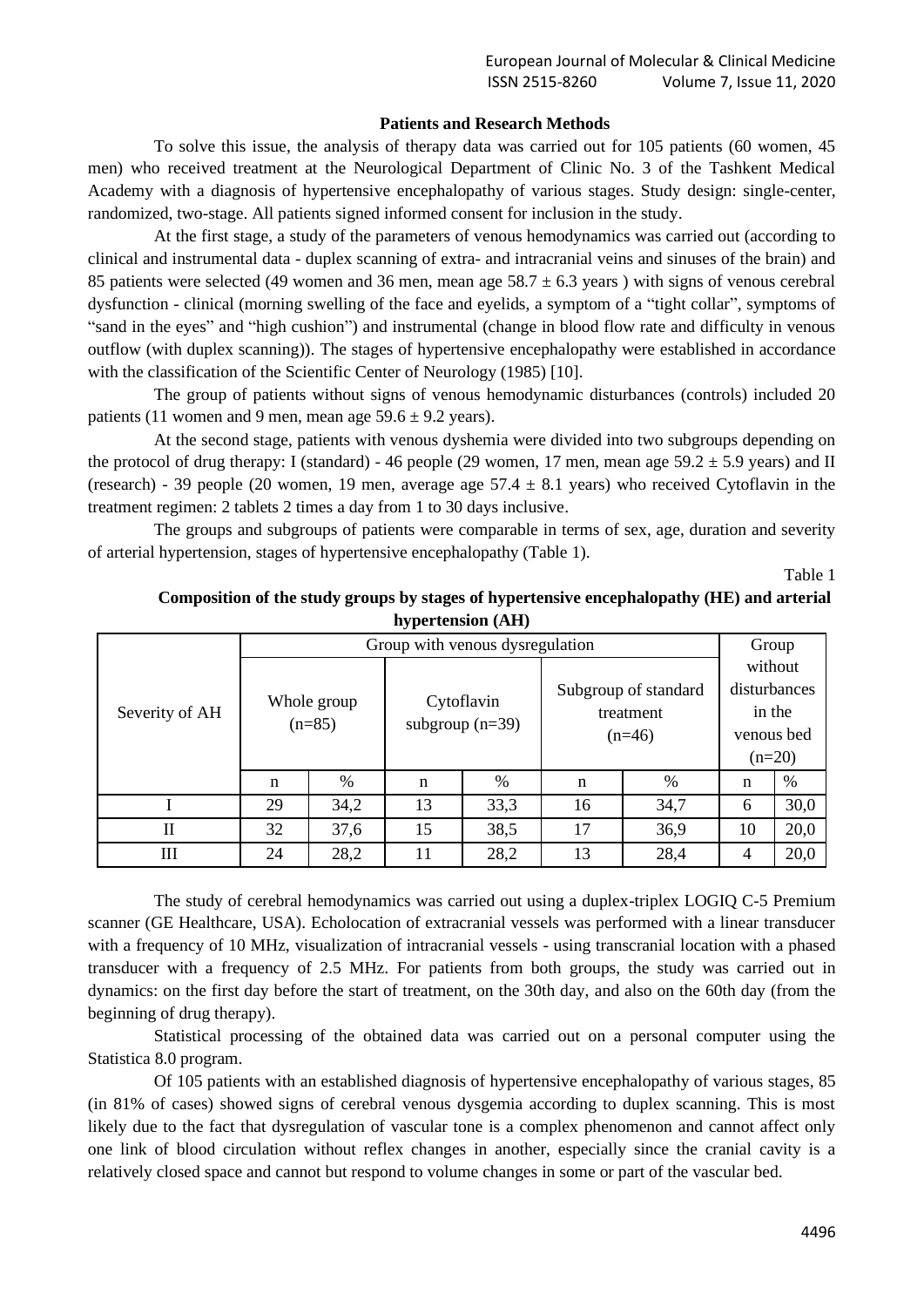*The first stage of the study:* During clinical examination, the following syndromes were identified in patients: cephalgic (87.6%), vestibular (72.9%), asthenic (54.2%), lung (29.4%) and moderate (68.7%) cognitive impairment. It should be noted that there were no significant differences within the group with venous dysfunction, but the frequency of cephalgic syndrome in it was 95.8% (which is significantly higher than in the group without signs of venous dysgemia -  $p \le 0.05$ ); Complaints of night and morning headaches  $(89.2\%)$  of occipital localization  $(45.8\%)$  or of diffuse nature  $(58.1\%)$ , bursting  $(22.7\%)$ , dull  $(68.3\%)$  were also more common, on the pasty face and eyelids in the morning (92.9%).

Complaints of dizziness, asthenic manifestations, memory loss were noted in all patients with a comparable frequency: dizziness - in 46.7% of patients, decreased memory for current events - in 52.8%, fatigue - in 62.4%, unmotivated anxiety - in 41.5% of patients. Also, in the group with revealed disorders of venous circulation, there was significantly more expansion of the saphenous veins of the frontotemporal region (44.3% of cases), saphenous veins of the neck and upper shoulder girdle (28.7%) (p <0.001).

Decreased corneal reflexes, soreness of exit points and hypesthesia in the innervation zone of the first branch of the trigeminal nerve, as well as dissociation of knee and Achilles reflexes, in the development of which venous dyscirculation plays a role, were detected in patients with signs of venous dysfunction already at stage I of hypertensive encephalopathy.

These data indicate that nonspecific cerebral symptoms are detected in all patients suffering from hypertensive encephalopathy, while signs that allow one to suspect the presence of disorders in the venous section, in particular the rhythm and nature of headaches, as well as their severity, expansion of the saphenous veins and pathological changes reflexes are much less common in the absence of venous dysgemia, which allows these clinical signs to be used as reference points for differential diagnosis and when prescribing more expensive research methods.

All 105 patients underwent scanning of the internal jugular, vertebral veins, central retinal veins, and Rosenthal veins. Among patients with venous discirculation, the following features of the indicators of the state of the venous bed should be noted: in 100% of patients, there was an increase in the linear velocity of blood flow through the veins of Rosenthal, in 65 (76.5%) - along the vertebral veins, in 54 (63.5%) according to the central retinal vein, in 51 (60.0%) - along the straight sinus.

Thus, one can judge the degree of responsibility for the regulation of the volume of the vascular bed and the degree of involvement in the pathological process for each anatomical formation separately. First of all, Rosenthal's veins are involved, followed by the rest of the venous collectors of the brain with a statistically insignificant difference in the frequency of occurrence.

*The second stage of the study:* After a 30-day course of treatment with the inclusion of cytoflavin in the regimen, the patients showed a decrease in the frequency and intensity of headaches in 75.4% of patients, dizziness - in 48.2%, compared to complaints before treatment. All patients noted a subjective improvement in general well-being, a decrease in asthenic manifestations. This subgroup of patients significantly (by 72.6%) decreased the frequency of so-called "venous" complaints. Also, among the patients of the cytoflavin subgroup, a significant decrease in the number of points on the HIT-6 scale was noted on average from 65.2 to 32.8 points, in the standard therapy subgroup - from 53.7 to 49.8 points ( $p \le 0.05$ ).

When analyzing the parameters of venous hemodynamics in the group of patients treated with Cytoflavin, a statistically significant decrease in the linear blood flow velocity in Rosenthal's and vertebral veins was noted on the 60th day of treatment with Cytoflavin (Fig. 1).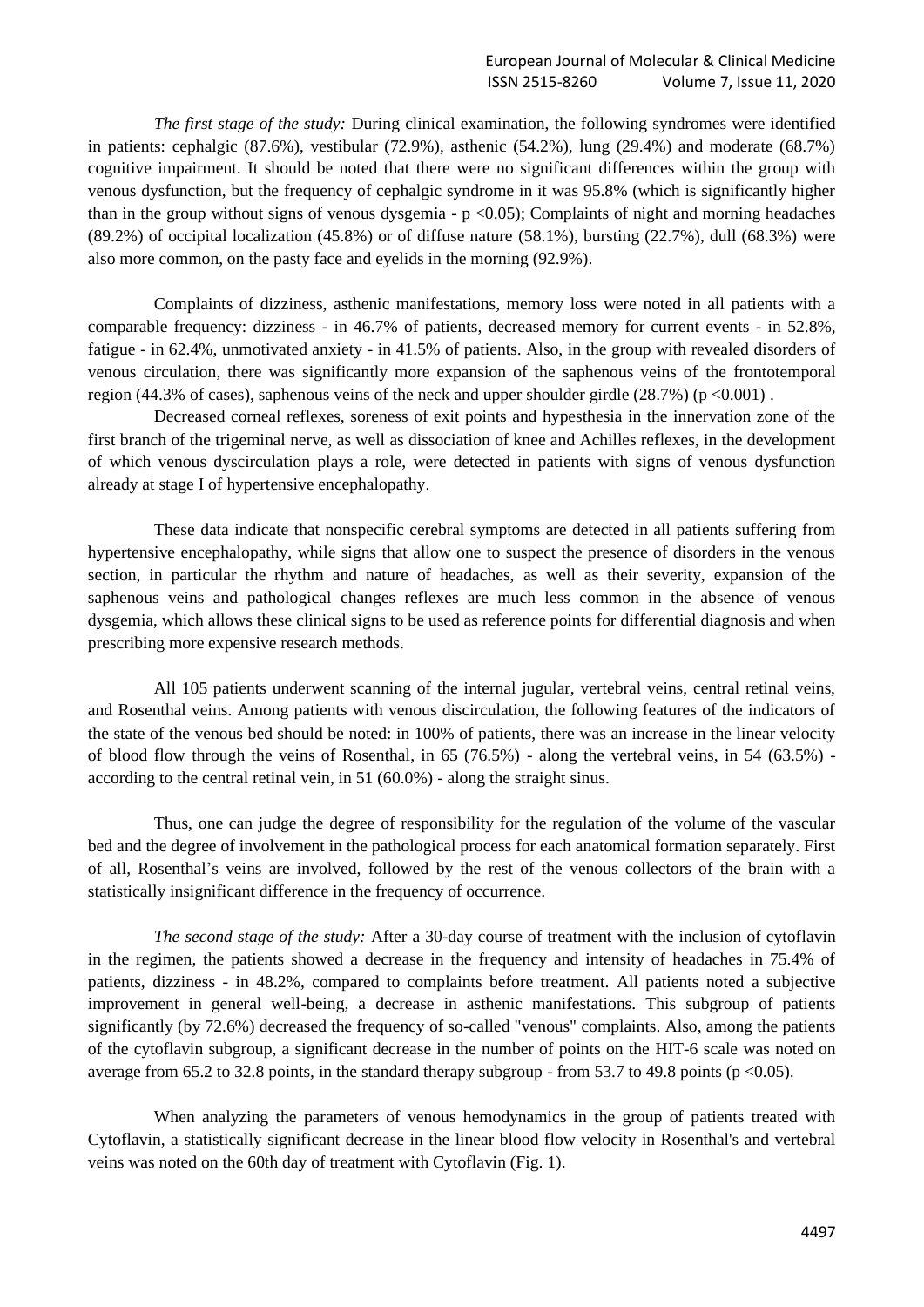



*Notes*: \* - significant differences between groups before treatment and 60 days after treatment. (p  $< 0.05$ )

It should be noted that after treatment, a significant decrease in the linear blood flow velocity in this subgroup was recorded both in comparison with the corresponding indicators before treatment and in comparison with the subgroup of patients receiving standard therapy for hypertensive encephalopathy. In the subgroup of standard therapy, a decrease in speed was also noted, but there was no significant difference before and after treatment (Fig. 2).



**Figure 2.** The state of venous hemodynamics (Vps, cm / s) in patients with hypertension without CVD during treatment with cytoflavin

**Note:** \* - significant differences between groups before treatment and 60 days after treatment. (p  $< 0.05$ ).

As a result of the analysis of the effectiveness of the course intake of Cytoflavin in patients with hypertensive encephalopathy of various stages and concomitant venous dyshemia, a subjective and objective improvement was noted - in the form of a decrease in complaints of night and morning headache, swelling of the face in the morning, dizziness, fatigue, as well as registration of normalization speed indicators of venous cerebral hemodynamics.